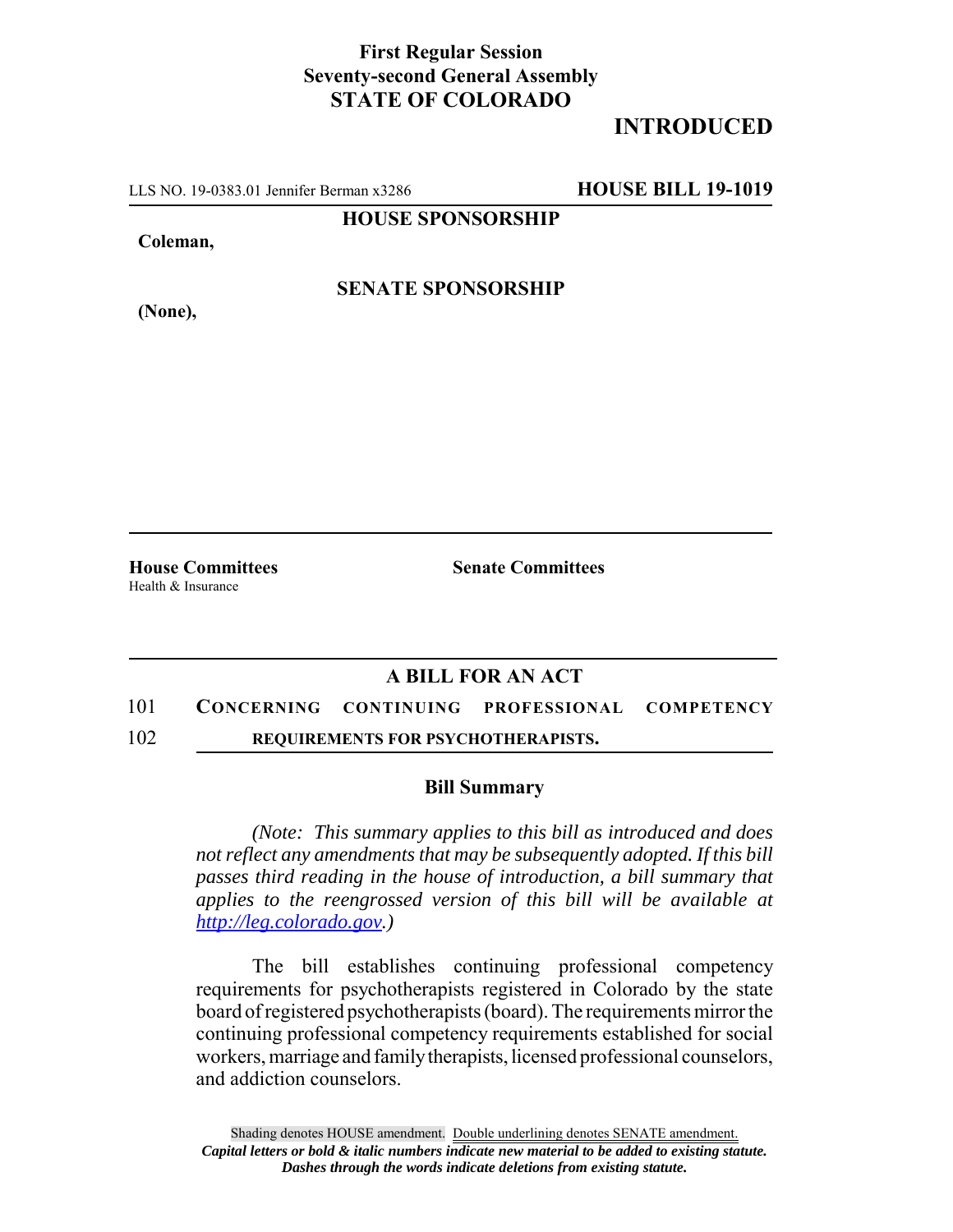On or before March 1, 2020, the board is required to adopt rules establishing a continuing professional competency program that includes the following elements:

- ! A self-assessment of the knowledge and skills of a registered psychotherapist;
- ! The development, execution, and documentation of a learning plan; and
- ! Periodic demonstration of knowledge and skills through documentation of activities.

1 *Be it enacted by the General Assembly of the State of Colorado:*

2 **SECTION 1.** In Colorado Revised Statutes, **add** 12-43-713 as 3 follows:

 **12-43-713. Continuing professional competency - rules - definition.** (1) (a) IN ACCORDANCE WITH SECTION 12-43-702.5, THE BOARD REGISTERS AN INDIVIDUAL INTO THE DATABASE OF REGISTERED PSYCHOTHERAPISTS. AFTER AN INDIVIDUAL IS REGISTERED AS A PSYCHOTHERAPIST, THE REGISTERED PSYCHOTHERAPIST SHALL MAINTAIN CONTINUING PROFESSIONAL COMPETENCY TO PRACTICE PSYCHOTHERAPY 10 IN COLORADO.

11 (b) ON OR BEFORE MARCH 1, 2020, THE BOARD SHALL ADOPT 12 RULES ESTABLISHING A CONTINUING PROFESSIONAL COMPETENCY 13 PROGRAM THAT INCLUDES, AT A MINIMUM, THE FOLLOWING ELEMENTS:

14 (I) A SELF-ASSESSMENT OF THE KNOWLEDGE AND SKILLS OF A 15 REGISTERED PSYCHOTHERAPIST SEEKING TO RENEW OR REINSTATE 16 REGISTRATION;

17 (II) DEVELOPMENT, EXECUTION, AND DOCUMENTATION OF A 18 LEARNING PLAN BASED ON THE SELF-ASSESSMENT; AND

19 (III) PERIODIC DEMONSTRATION OF KNOWLEDGE AND SKILLS 20 THROUGH DOCUMENTATION OF ACTIVITIES NECESSARY TO ENSURE AT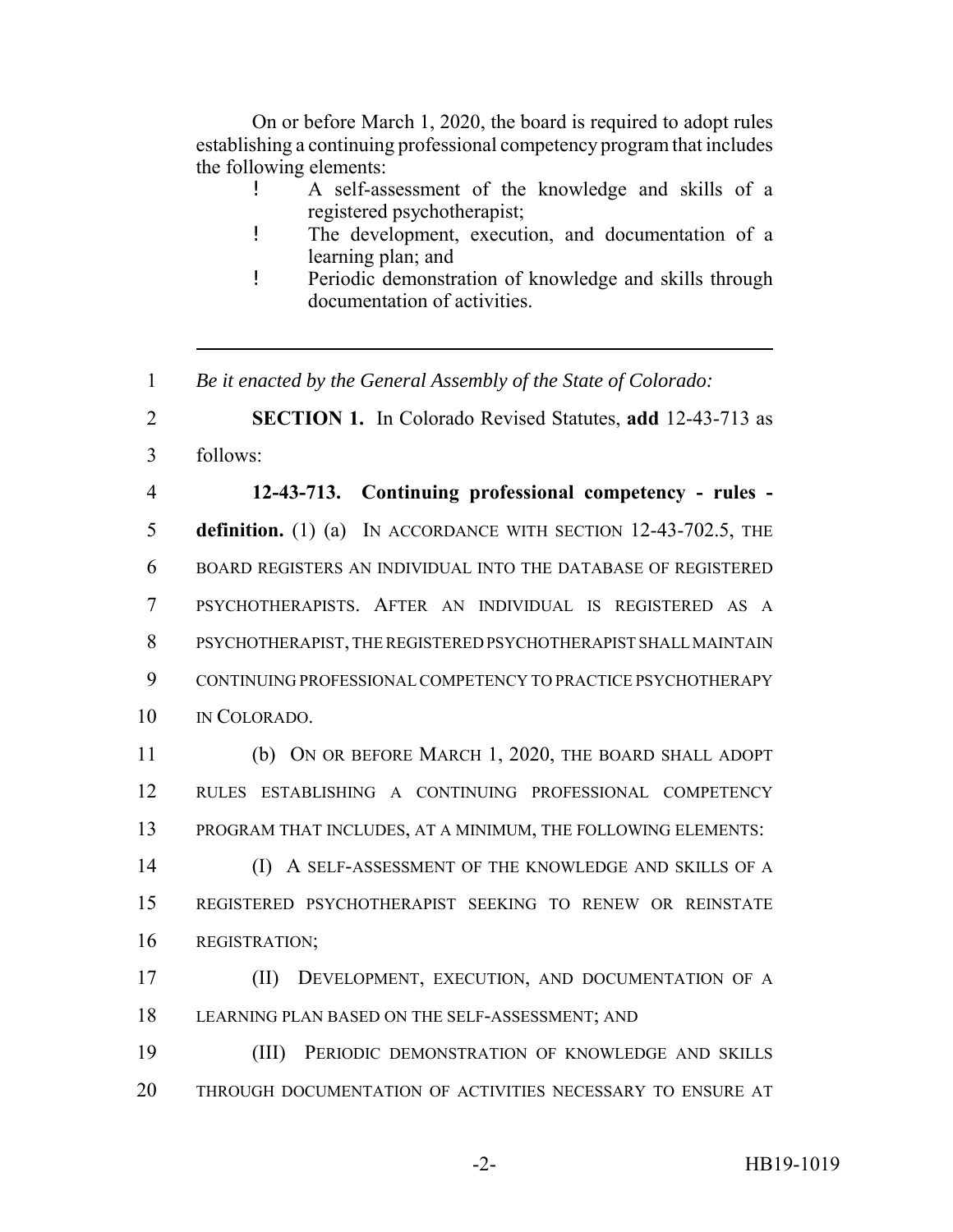LEAST MINIMAL ABILITY TO SAFELY PRACTICE PSYCHOTHERAPY.NOTHING IN THIS SUBSECTION (1)(b)(III) REQUIRES A REGISTERED PSYCHOTHERAPIST TO RETAKE ANY EXAMINATION REQUIRED PURSUANT TO SECTION 12-43-702.5 (4) IN CONNECTION WITH INITIAL REGISTRATION.

 (c) A REGISTERED PSYCHOTHERAPIST SATISFIES THE CONTINUING COMPETENCY REQUIREMENTS OF THIS SECTION IF THE REGISTERED PSYCHOTHERAPIST MEETS THE CONTINUING PROFESSIONAL COMPETENCY REQUIREMENTS OF ONE OF THE FOLLOWING ENTITIES:

 (I) A STATE DEPARTMENT, INCLUDING CONTINUING PROFESSIONAL COMPETENCY REQUIREMENTS IMPOSED THROUGH A CONTRACTUAL ARRANGEMENT WITH A THIRD-PARTY PROVIDER;

**(II) AN ACCREDITING BODY RECOGNIZED BY THE BOARD; OR** 

(III) AN ENTITY APPROVED BY THE BOARD.

 (d) (I) AFTER THE BOARD ESTABLISHES A PROGRAM PURSUANT TO THIS SUBSECTION (1), A REGISTERED PSYCHOTHERAPIST SHALL SATISFY THE REQUIREMENTS OF THE PROGRAM IN ORDER TO RENEW OR REINSTATE REGISTRATION TO PRACTICE PSYCHOTHERAPY IN COLORADO.

18 (II) THE REQUIREMENTS OF THIS SECTION APPLY TO INDIVIDUAL PSYCHOTHERAPISTS WHO ARE REGISTERED PURSUANT TO SECTION 12-43-702.5. NOTHING IN THIS SECTION REQUIRES A PERSON THAT EMPLOYS OR CONTRACTS WITH A REGISTERED PSYCHOTHERAPIST TO COMPLY WITH THE REQUIREMENTS OF THIS SECTION.

23 (2) (a) RECORDS OF ASSESSMENTS OR OTHER DOCUMENTATION DEVELOPED OR SUBMITTED IN CONNECTION WITH THE CONTINUING PROFESSIONAL COMPETENCY PROGRAM ESTABLISHED BY THE BOARD ARE CONFIDENTIAL AND NOT SUBJECT TO INSPECTION BY THE PUBLIC OR DISCOVERY IN CONNECTION WITH A CIVIL ACTION AGAINST A REGISTERED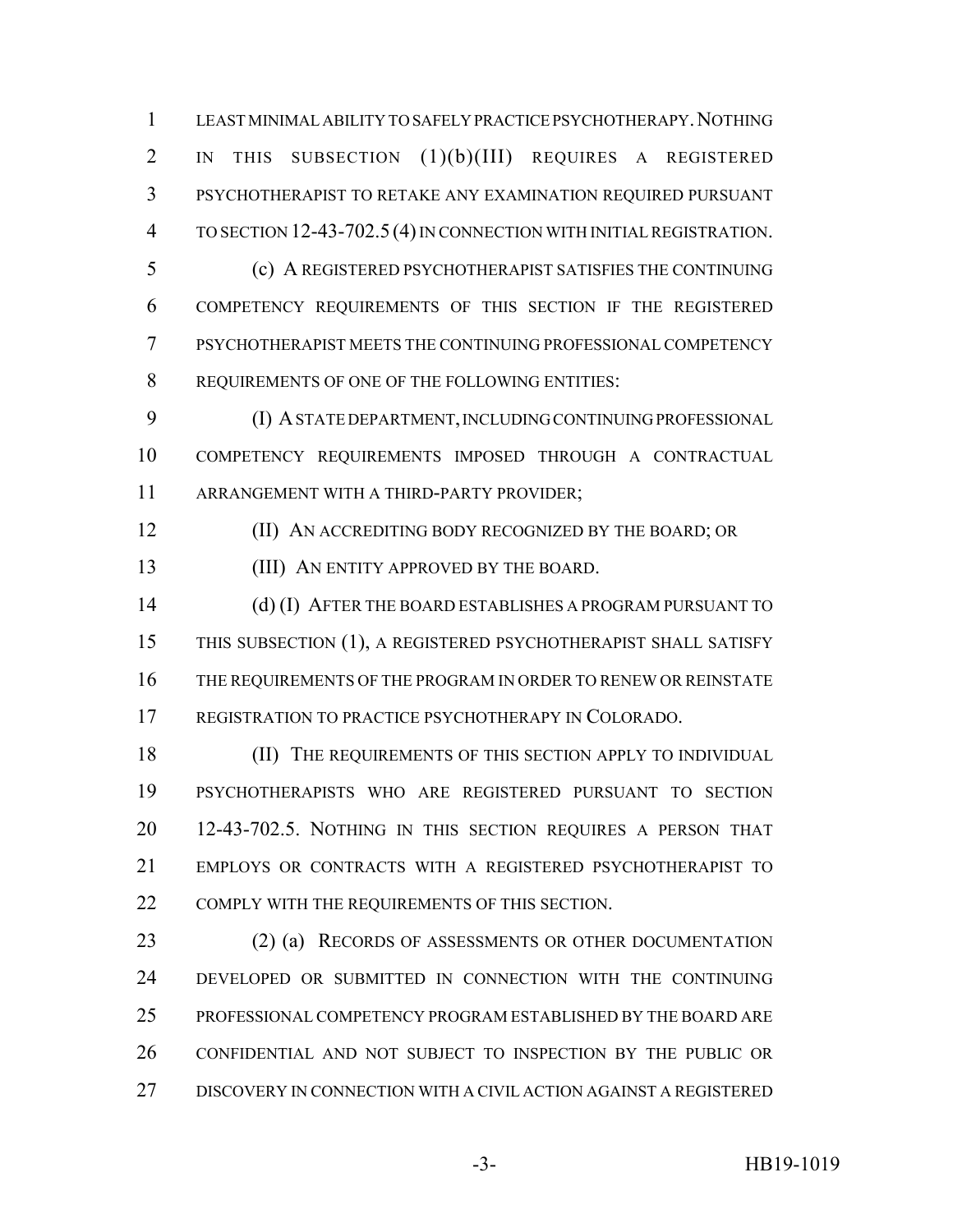PSYCHOTHERAPIST.THE BOARD SHALL USE THE RECORDS OR DOCUMENTS ONLY FOR PURPOSES OF DETERMINING WHETHER A REGISTERED PSYCHOTHERAPIST IS MAINTAINING CONTINUING PROFESSIONAL COMPETENCY TO PRACTICE PSYCHOTHERAPY.

 (b) SUBJECT TO THE REQUIREMENTS OF SUBSECTION (2)(a) OF THIS SECTION, THIS SECTION DOES NOT RESTRICT THE DISCOVERY OF INFORMATION OR DOCUMENTS THAT ARE OTHERWISE DISCOVERABLE UNDER THE COLORADO RULES OF CIVIL PROCEDURE IN CONNECTION WITH A CIVIL ACTION AGAINST A REGISTERED PSYCHOTHERAPIST.

 (3) AS USED IN THIS SECTION, "CONTINUING PROFESSIONAL COMPETENCY" MEANS THE ONGOING ABILITY OF A REGISTERED PSYCHOTHERAPIST TO LEARN, INTEGRATE, AND APPLY THE KNOWLEDGE, SKILL, AND JUDGMENT TO PRACTICE AS A PSYCHOTHERAPIST ACCORDING TO GENERALLY ACCEPTED INDUSTRY STANDARDS AND PROFESSIONAL ETHICAL STANDARDS IN A DESIGNATED ROLE AND SETTING.

 **SECTION 2.** In Colorado Revised Statutes, 12-43-212, **amend** (2) as follows:

 **12-43-212. Denial of license, registration, or certification - reinstatement.** (2) If a board determines that an applicant does not 20 possess the applicable qualifications required by this article ARTICLE 43 or, for a licensed clinical social worker, licensed social worker, licensed marriage and family therapist, licensed professional counselor, REGISTERED PSYCHOTHERAPIST, OR licensed addiction counselor or level II or III certified addiction counselor, is unable to demonstrate his or her continued professional competence as required by section 12-43-411, 12-43-506, 12-43-605, *12-43-713*, or 12-43-805, respectively, the board may deny the applicant a license, registration, or certification or deny the